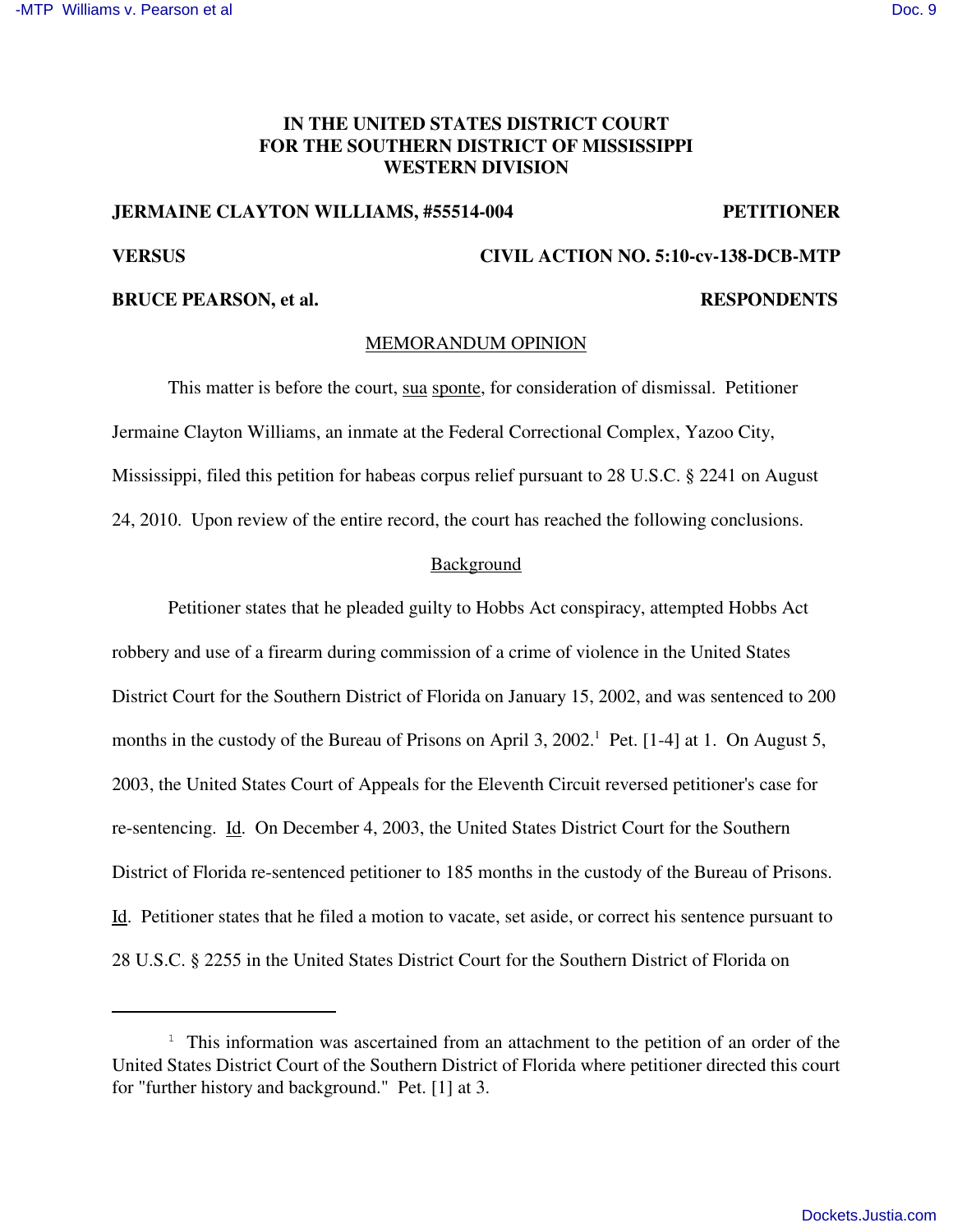March 12, 2007, which was denied as time-barred on April 4, 2007. Resp. [6] at 3. Petitioner further states that on October 11, 2007, the United States Court of Appeals for the Eleventh Circuit denied his certificate of appealability. Id.

In the petition before this court, petitioner argues that the "United States District Court was without jurisdiction to accept a guilty plea, convict and sentence Declarant for an offense not cognizable by federal statute, charged in a fatally defective indictment." Pet. [1] at 2. As relief, petitioner requests that he be discharged from "further restraint." Pet. [1] at 7.

#### Analysis

A petitioner may attack the manner in which his sentence is being executed in the district court with jurisdiction over his custodian pursuant to 28 U.S.C. § 2241. United States v. Cleto, 956 F.2d 83, 84 (5th Cir.1992). As the United States Court of Appeals for the Fifth Circuit has recognized, "[a] section 2241 petition on behalf of a sentenced prisoner attacks the manner in which a sentence is carried out or the prison authorities' determination of its duration, and must be filed in the same district where the prisoner is incarcerated." Pack v. Yusuff, 218 F.3d 448, 451 (5th Cir. 2000). On the other hand, "section 2255, not section 2241, is the proper means of attacking errors that occurred during or before sentencing." Ojo v. I.N.S.,106 F.3d 680, 683 (5th Cir.1997) (citing Cox v. Warden, Fed. Detention Ctr., 911 F.2d 1111, 1113 (5th Cir.1990)).

In the instant case, the petitioner's allegations relate to the validity of his conviction. Clearly, these claims relate to alleged errors that occurred during or before sentencing and not to the manner in which his sentence is being executed. As such, this court does not have jurisdiction to address the constitutional issues presented by the petitioner. "A section 2241 petition that seeks to challenge the validity of a federal sentence must either be dismissed or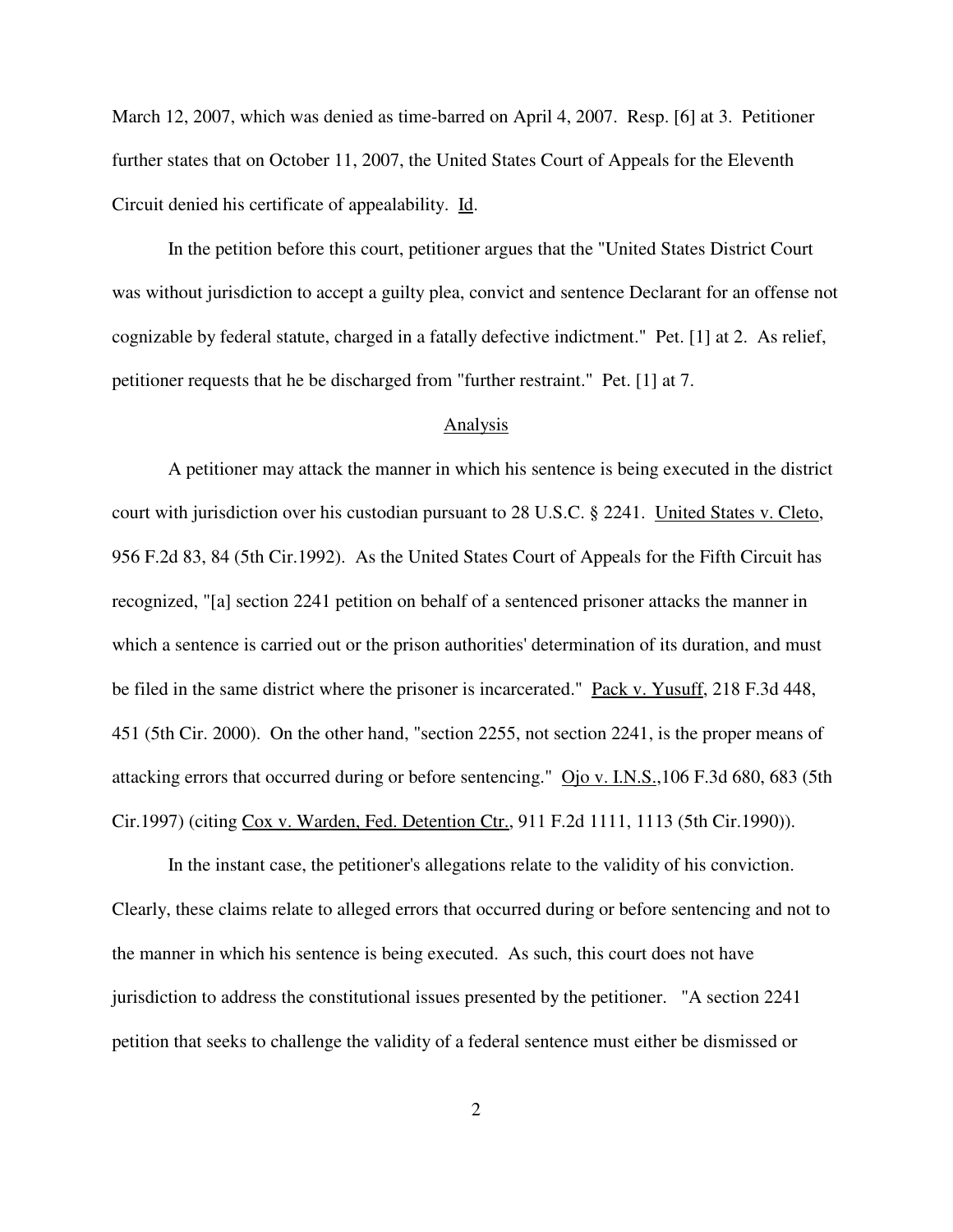construed as a section 2255 motion." Pack, 218 F.3d at 452.

However,"§ 2241 may be utilized by a federal prisoner to challenge the legality of his conviction or sentence if he can satisfy the mandates of the § 2255 'savings clause.'" Reyes-Requena v. United States, 243 F.3d 893, 901 (5th Cir.2001).<sup>2</sup> Case law has made it clear that "[t]he petitioner bears the burden of demonstrating that the section 2255 remedy is inadequate or ineffective." Pack, 218 F.3d at 452. The Fifth Circuit has provided guidance as to the factors that must be satisfied for a petitioner to meet the stringent "inadequate or ineffective" requirement. See Reyes-Requena, 243 F.3d 893 (5th Cir.2001). The Court held the savings clause of § 2255 to apply to a claim:

(1) when the claim is based on a retroactively applicable Supreme Court decision which establishes that the petitioner may have been convicted of a nonexistent offense and (2) that claim was foreclosed by circuit law at the time when the claim should have been raised in the petitioner's trial, appeal, or first § 2255 motion.

Reyes-Requena, 243 F.3d at 904. For the following reasons, petitioner fails to the to meet the requirements of the savings clause of § 2255.

Petitioner asserts that a § 2255 motion is an inadequate and ineffective remedy because the "issue/claim raised herein is not cognizable in a motion to vacate as the petitioner neither contest nor challeges (sic) the legality of the conviction or sentence." Resp. [6] at 2. However, petitioner is clearly challenging his conviction as he is challenging the jurisdiction of the

 $2$  28 U.S.C. § 2255 states as follows:

An application for a writ of habeas corpus in behalf of a prisoner who is authorized to apply for relief by motion pursuant to this section, shall not be entertained if it appears that the applicant has failed to apply for relief, by motion, to the court which sentenced him, or that such court has denied him relief, unless it also appears that the remedy by motion is inadequate or ineffective to test the legality of his detention.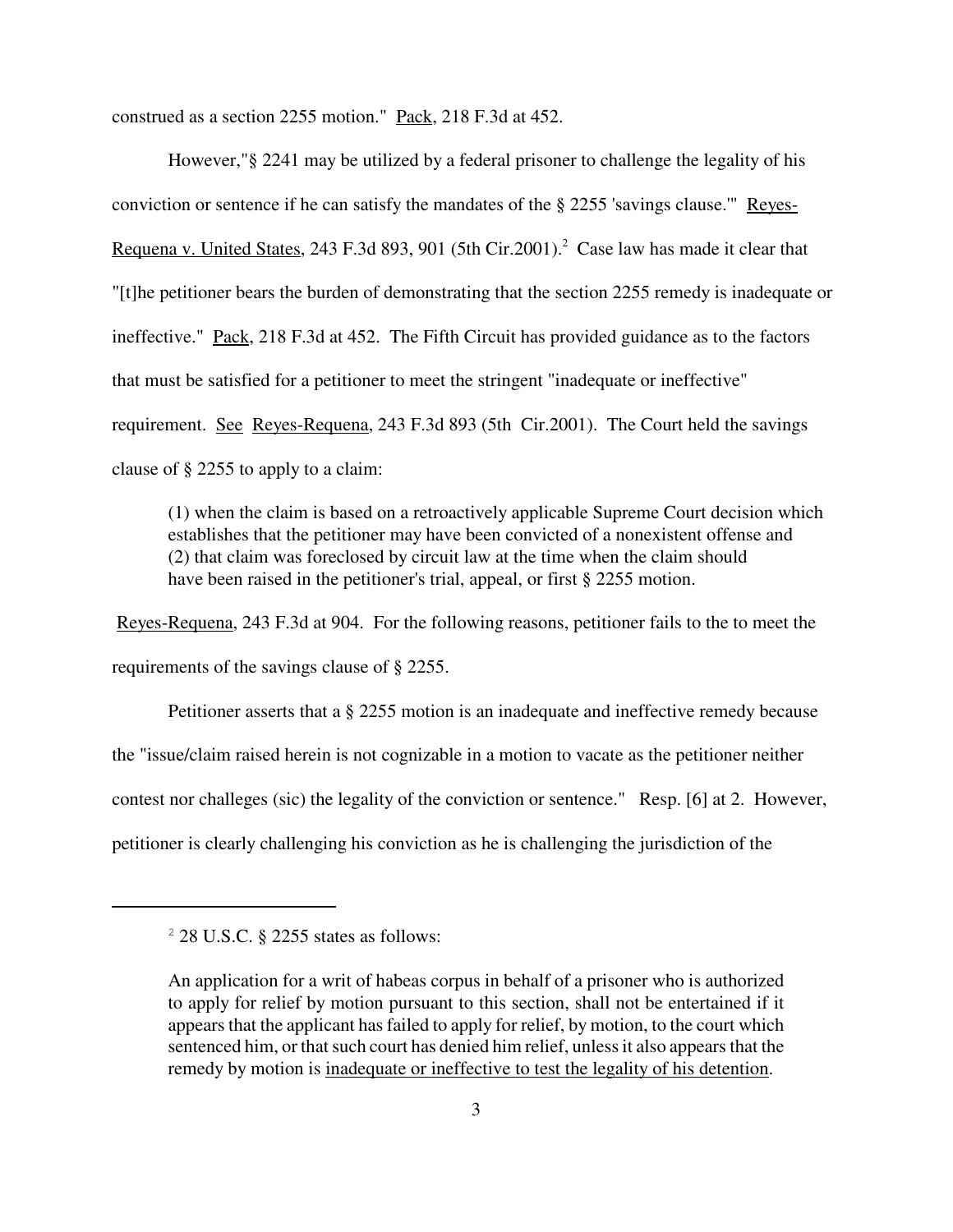convicting court, the fact that the offense was not "cognizable by federal statute" and challenging the indictment itself. Pet. [1] at 2. The court finds petitioner's argument in order to meet the savings clause requirements unpersuasive.

To meet the first prong of the Reyes-Requena test, petitioner must be relying on a decision by the Supreme Court which was retroactively applied establishing that the petitioner was convicted of a nonexistent crime. Reyes-Requena, 243 F.3d at 904. The petitioner has failed to provide any support to satisfy this requirement.<sup>3</sup> Thus, the petitioner has failed to meet the first prong of the requirements of Reyes-Requena.

Because both prongs of the Reyes-Requena test must be met for a claim to benefit from the savings clause, this court need not address the second prong of the test. Moreover, the United States Court of Appeals for the Fifth Circuit has held that a "prior unsuccessful § 2255 motion, or the inability to meet AEDPA's 'second or successive' requirement does not make § 2255 inadequate or ineffective." Tolliver v. Dobre, 211 F.3d 876, 878 (5th Cir. 2000); see also Pierre v. Justice, 222 Fed. App'x 415 (5th Cir. 2007) (§ 2255 motion dismissed as time-barred failed to establish the inadequacy or ineffectiveness of the § 2255 remedy). Therefore, since the petitioner's claims do not meet the stringent requirements of the savings clause, he will not be allowed to proceed with this action pursuant to 28 U.S.C. § 2241.

#### Conclusion

As stated above, § 2241 is not the proper forum to assert petitioner's claims. Therefore, this § 2241 petition will be dismissed, without prejudice, as frivolous and to the extent that the

<sup>&</sup>lt;sup>3</sup> Petitioner cites numerous cases in his pleadings, however, he does not rely on any of the cited cases in order to establish that he meets the savings clause requirements.